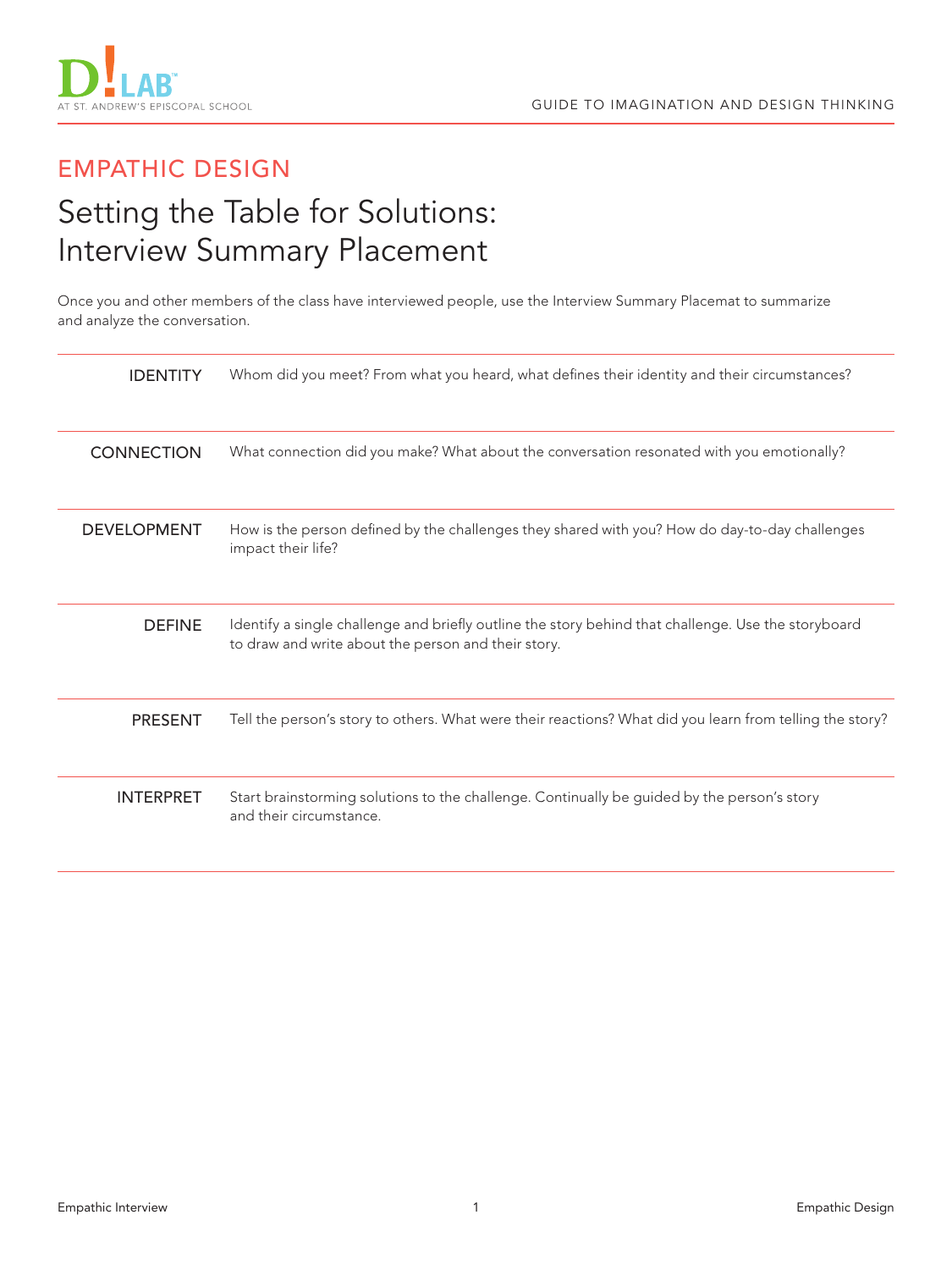

# EMPATHIC DESIGN Empathic Interview (sample)

This Interview Summary Placemat helps you later consider what you heard, felt, and understood about your interviewee's story.

#### RESEARCH WITH EMPATHY

#### DEFINE THE PROBLEM

#### IDEATE

First Sight: HOW? — generate ideas to consider.

Iterate based on feedback.

#### CREATE A PROTOTYPE

Build and test.

#### TEST, REFLECT, REFINE

## RESEARCH WITH EMPATHY

Laura is life-long resident of DC. She became homeless after a medical emergency and the loss of her job. She is working a part-time job and is living in the basement of a friend's house. She has two children. Trevor is six and Lani is eight years old.

She cries when she talks about her fear of not having food for her children. She attends a local meal program to feed herself.

When she talks about waiting for day-old donuts at the store to be discarded, she won't look at me. She tells her story to the floor.

When she gets monthly food stamps, she can buy fresh food, but once her money is used up, she can no longer afford fresh fruit and vegetables.

1. Interview — WHO? **2. Dig Deeper — WHY?** 

Ask questions.

Why does Laura have to go to so many places to find food for her children?

Where can fresh fruit and vegetables be found?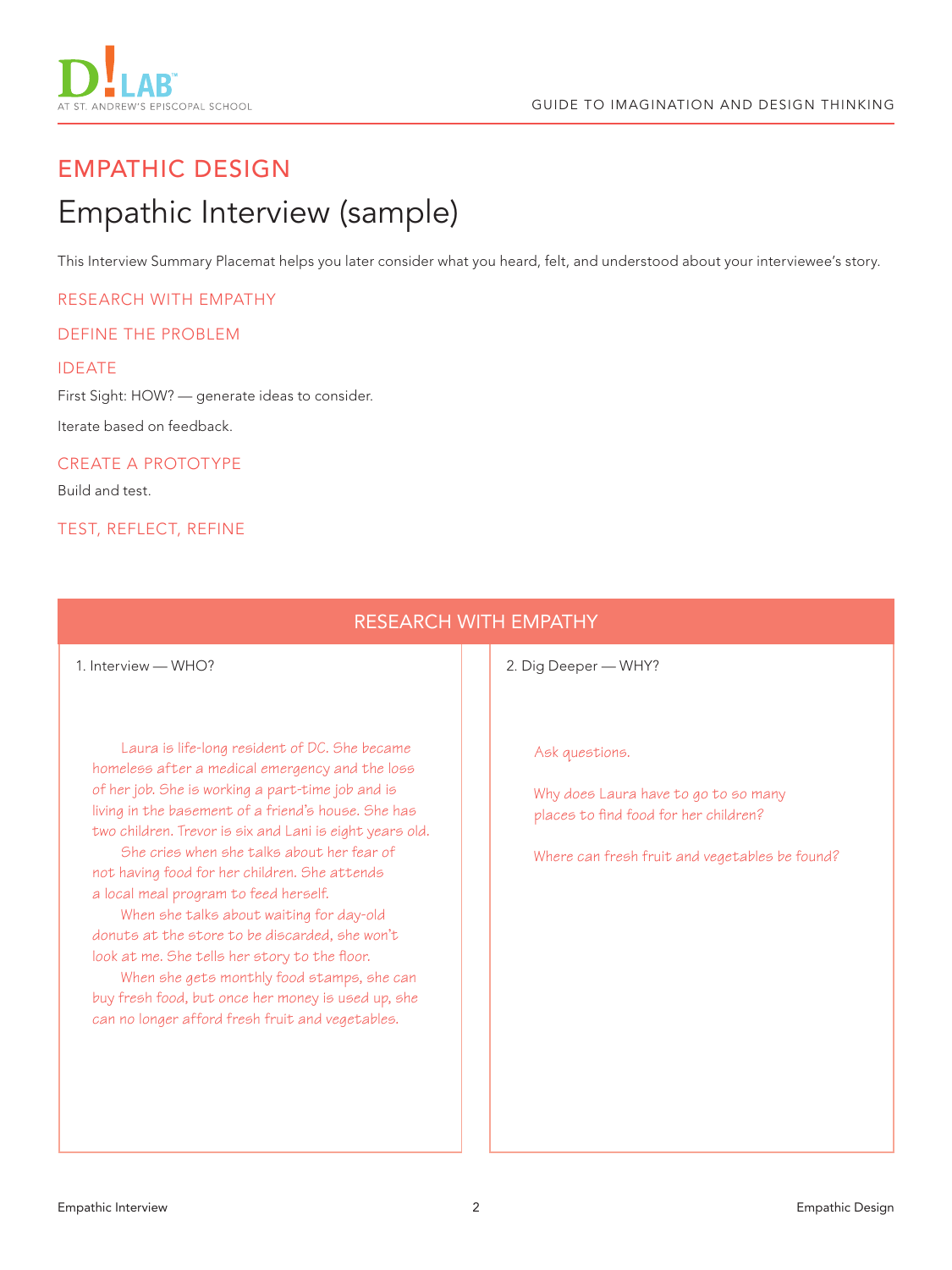

needs a way to: access fresh fruit and vegetables

insight: I wonder if there is a way to bring fresh

because: she has young children

| nutritional food worries Laura. She cries at the<br>thought of her children not having the proper<br>clothing and food.<br>I can't imagine at the end of the work day<br>scrambling around trying to find enough nutritious<br>food and put together a meal.<br>Research shows that grocery stores waste<br>many pounds of food each day. |                                                                                                                                  | fruit and vegetables closer or more convenient<br>to Laura and her family.                                                |  |  |  |  |  |
|-------------------------------------------------------------------------------------------------------------------------------------------------------------------------------------------------------------------------------------------------------------------------------------------------------------------------------------------|----------------------------------------------------------------------------------------------------------------------------------|---------------------------------------------------------------------------------------------------------------------------|--|--|--|--|--|
|                                                                                                                                                                                                                                                                                                                                           |                                                                                                                                  |                                                                                                                           |  |  |  |  |  |
| <b>IDEATE</b><br>5. Sketch at least 5 ways to meet your user's needs.                                                                                                                                                                                                                                                                     |                                                                                                                                  |                                                                                                                           |  |  |  |  |  |
|                                                                                                                                                                                                                                                                                                                                           |                                                                                                                                  |                                                                                                                           |  |  |  |  |  |
| Neighborhood food<br>locker that is stocked<br>by stores with fresh<br>vegetables and fruit.                                                                                                                                                                                                                                              | An evening food truck<br>that visits neighborhoods<br>each evening with fresh<br>fruits and vegetables<br>from farms and stores. | A family buddy system<br>where families could be<br>partnered with other<br>families to plan meals<br>and to secure food. |  |  |  |  |  |
| A monthly food cash card<br>provided by a program.                                                                                                                                                                                                                                                                                        |                                                                                                                                  |                                                                                                                           |  |  |  |  |  |

### DEFINE THE PROBLEM

4. Your point-of-view.

who: Laura

What do you feel?

What did you hear and see?

What experiences inform you? What questions do you have?

Experience + Knowledge + Questions

The insecurity of not having food, especially

Empathic Interview Empathic Design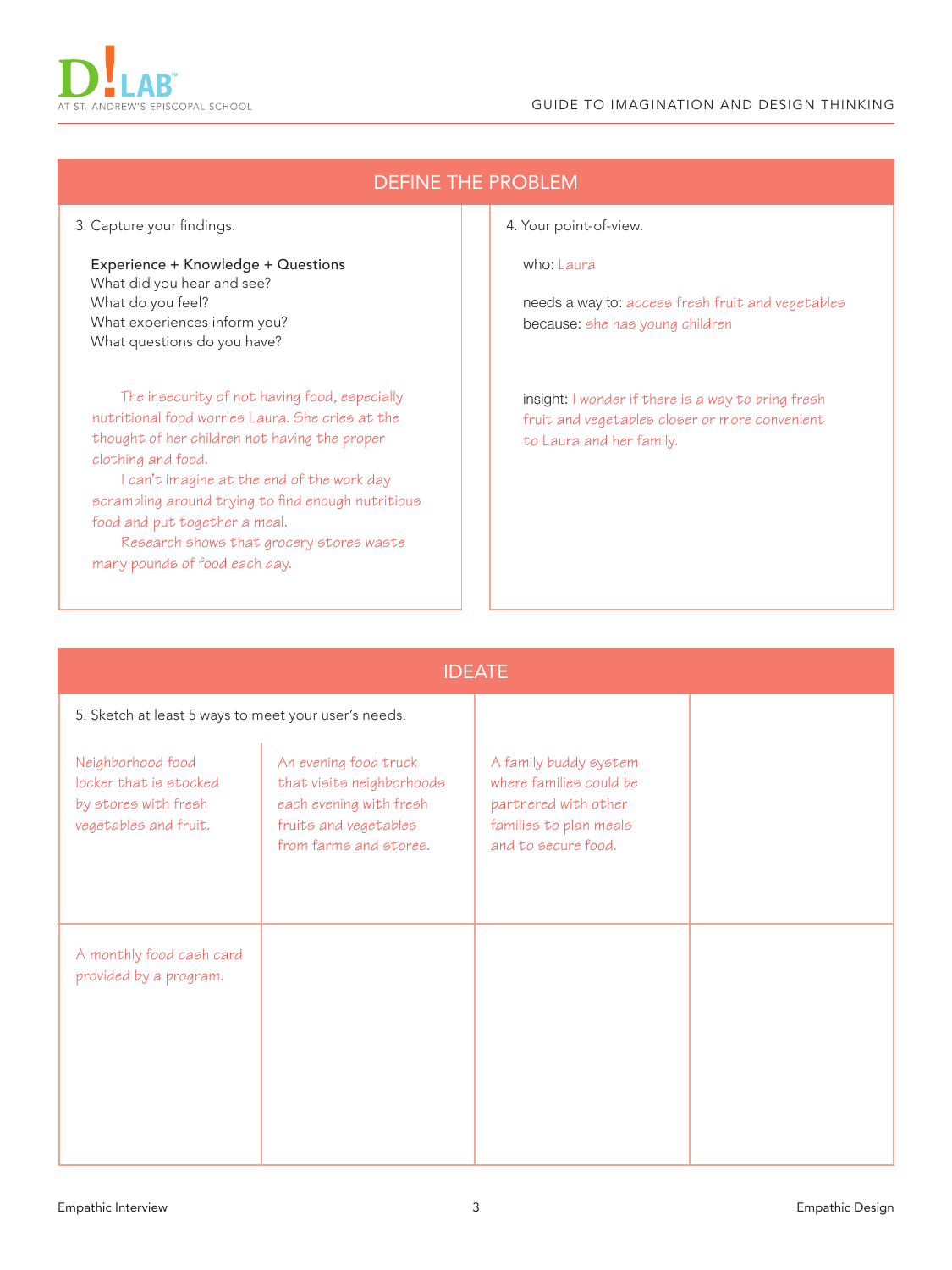

6. Share your solutions and capture feedback from others.

#### Take notes.

Two people really liked my second idea. They suggested getting volunteers through Craigslist to drive the truck. Someone would have to collect food. There were questions about food storage. Could one of the local food truck lots provide us space?

One person said that money is not the solution, that food is what is needed. Could ideas one and two be combined?

7. Reflect on the best solution. Make your thinking visible. Draw, label, and make a sketch!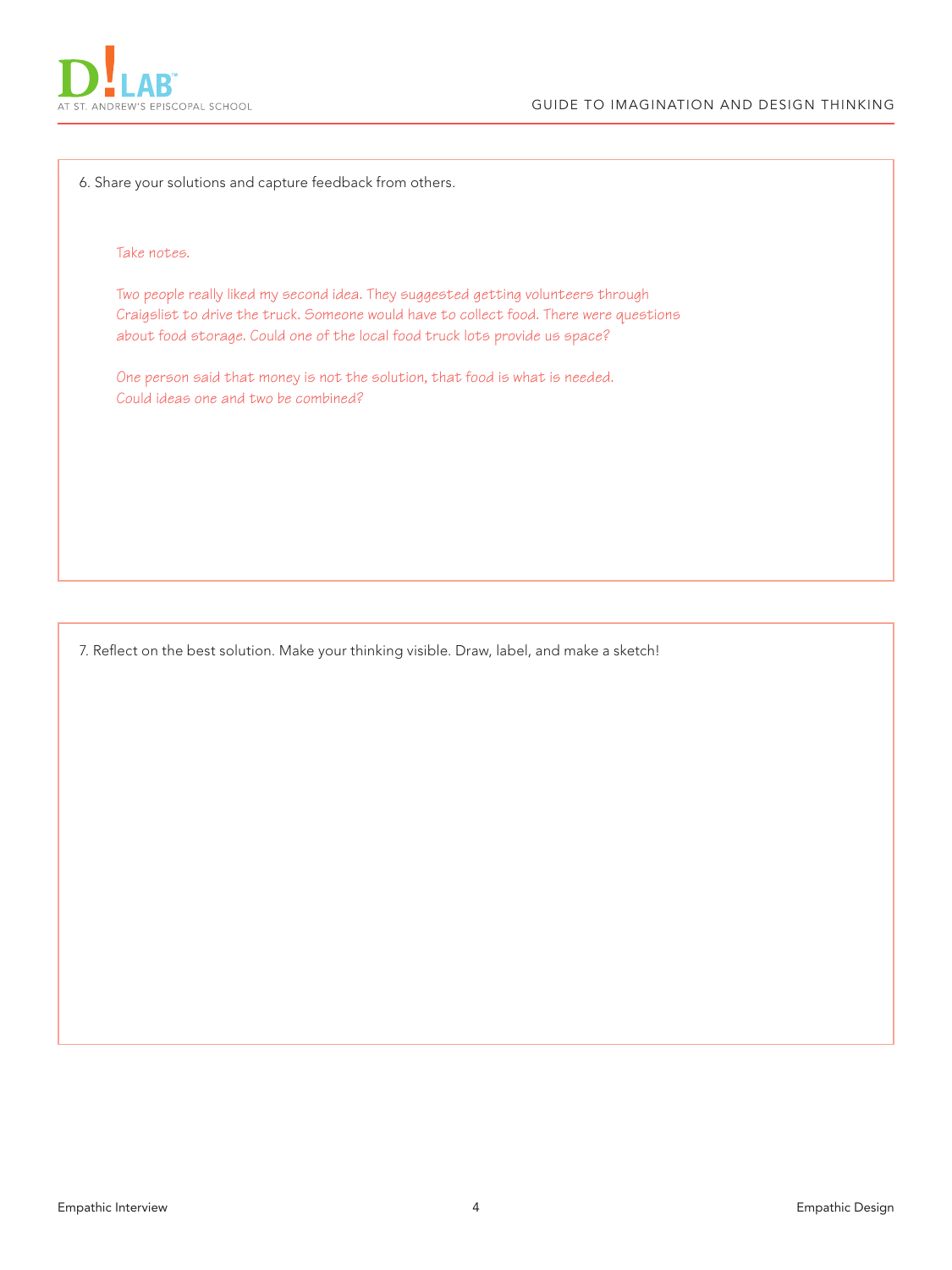

## CREATE A PROTOTYPE

8. Build a model of your solution. Make something visual that represents your idea.

# TEST, REFLECT, REFINE 9. Share your solution and get feedback.  $+$  What worked... ? Questions... – What could be improved... I Ideas...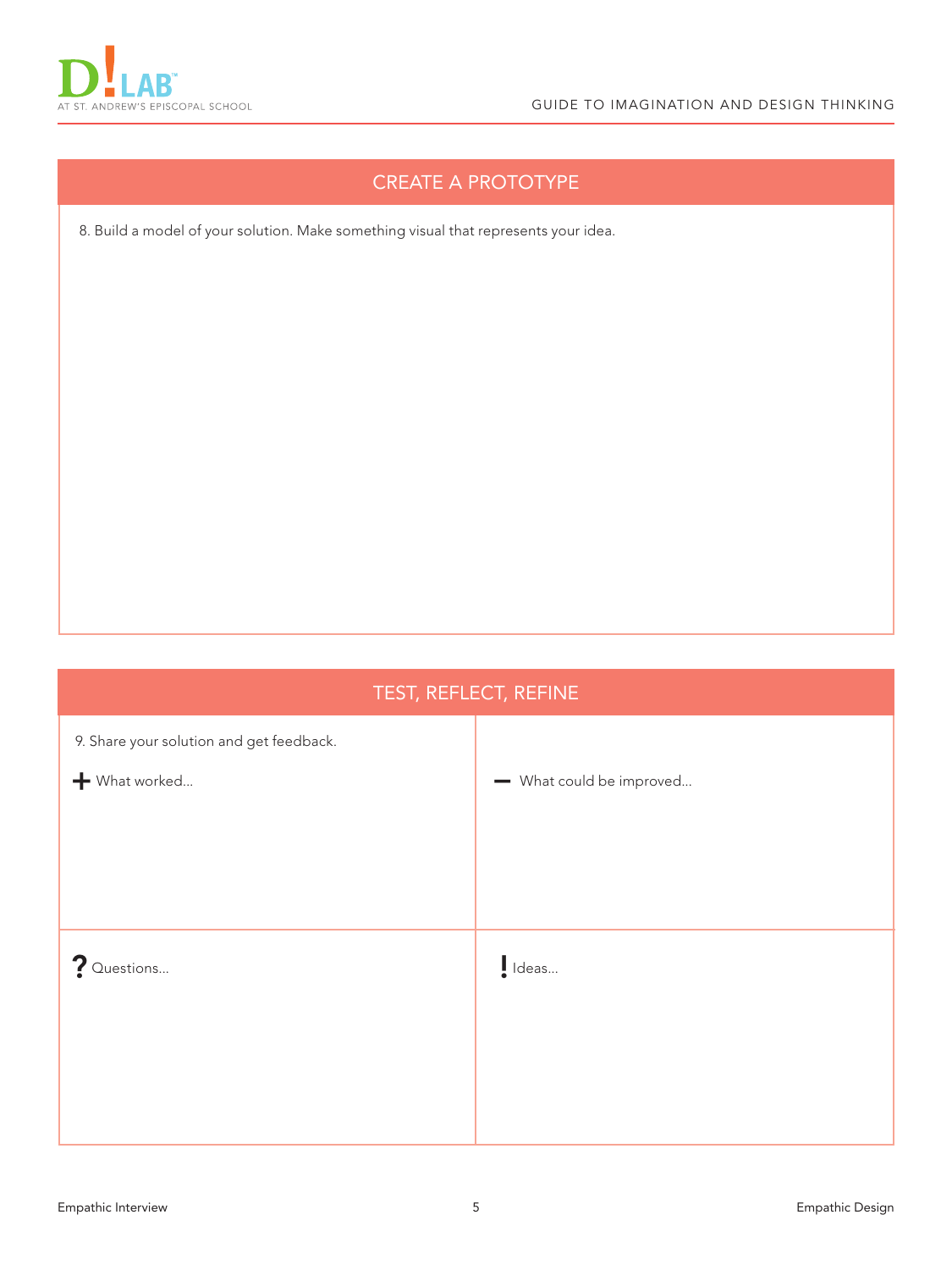

# Empathic Interview

This Interview Summary Placemat helps you later consider what you heard, felt, and understood about your interviewee's story.

RESEARCH WITH EMPATHY

#### DEFINE THE PROBLEM

#### IDEATE

First Sight: HOW? — generate ideas to consider.

Iterate based on feedback.

#### CREATE A PROTOTYPE

Build and test.

#### TEST, REFLECT, REFINE

| RESEARCH WITH EMPATHY |  |                      |  |  |  |  |
|-----------------------|--|----------------------|--|--|--|--|
| 1. Interview - WHO?   |  | 2. Dig Deeper - WHY? |  |  |  |  |
|                       |  |                      |  |  |  |  |
|                       |  |                      |  |  |  |  |
|                       |  |                      |  |  |  |  |
|                       |  |                      |  |  |  |  |
|                       |  |                      |  |  |  |  |
|                       |  |                      |  |  |  |  |
|                       |  |                      |  |  |  |  |
|                       |  |                      |  |  |  |  |
|                       |  |                      |  |  |  |  |
|                       |  |                      |  |  |  |  |
|                       |  |                      |  |  |  |  |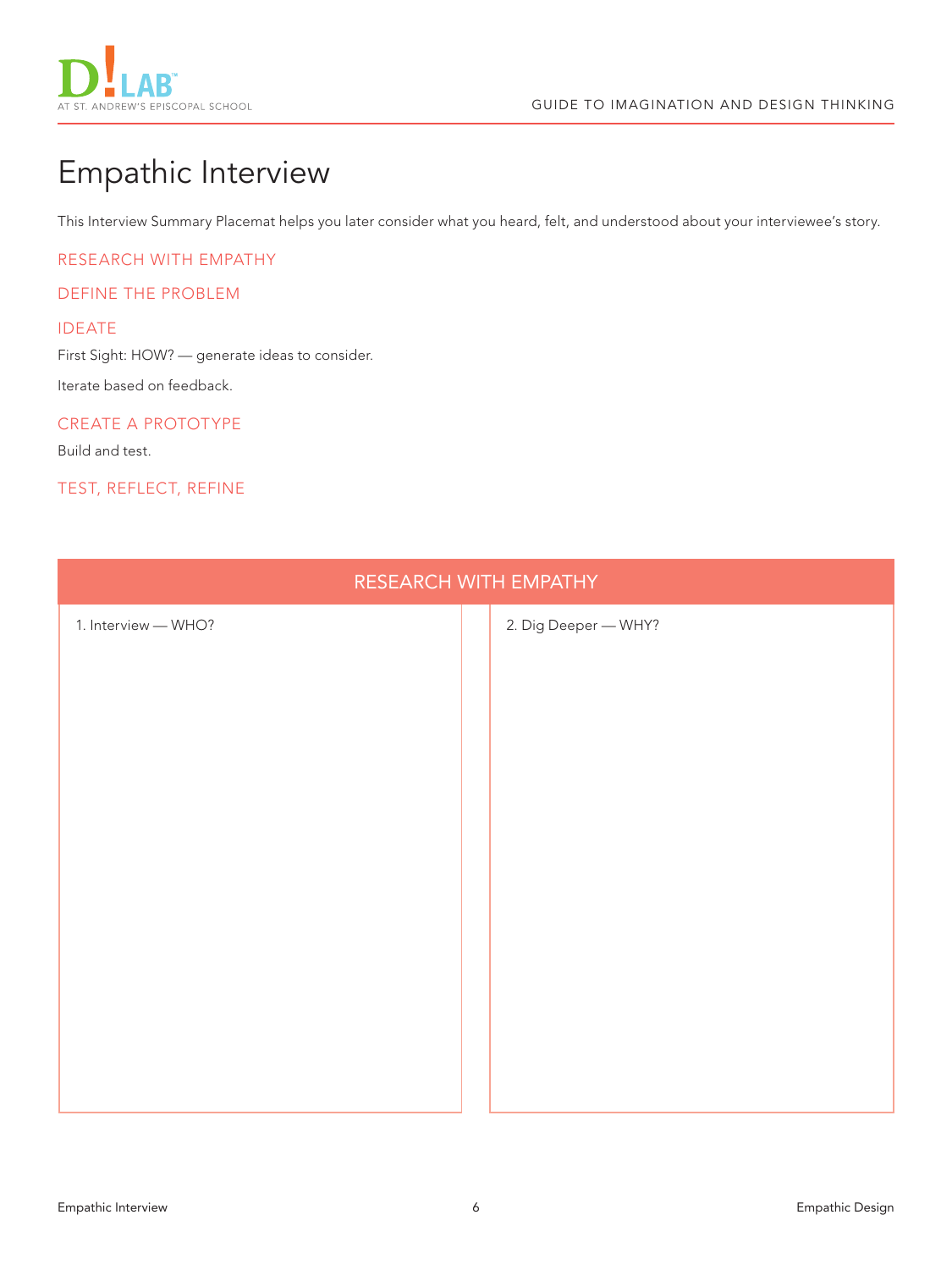

| <b>DEFINE THE PROBLEM</b> |  |                        |  |  |  |
|---------------------------|--|------------------------|--|--|--|
| 3. Capture your findings. |  | 4. Your point-of-view. |  |  |  |
|                           |  |                        |  |  |  |
|                           |  |                        |  |  |  |
|                           |  |                        |  |  |  |
|                           |  |                        |  |  |  |
|                           |  |                        |  |  |  |
|                           |  |                        |  |  |  |
|                           |  |                        |  |  |  |
|                           |  |                        |  |  |  |
|                           |  |                        |  |  |  |

| <b>IDEATE</b>                                        |  |  |  |  |  |  |
|------------------------------------------------------|--|--|--|--|--|--|
| 5. Sketch at least 5 ways to meet your user's needs. |  |  |  |  |  |  |
|                                                      |  |  |  |  |  |  |
|                                                      |  |  |  |  |  |  |
|                                                      |  |  |  |  |  |  |
|                                                      |  |  |  |  |  |  |
|                                                      |  |  |  |  |  |  |
|                                                      |  |  |  |  |  |  |
|                                                      |  |  |  |  |  |  |
|                                                      |  |  |  |  |  |  |
|                                                      |  |  |  |  |  |  |
|                                                      |  |  |  |  |  |  |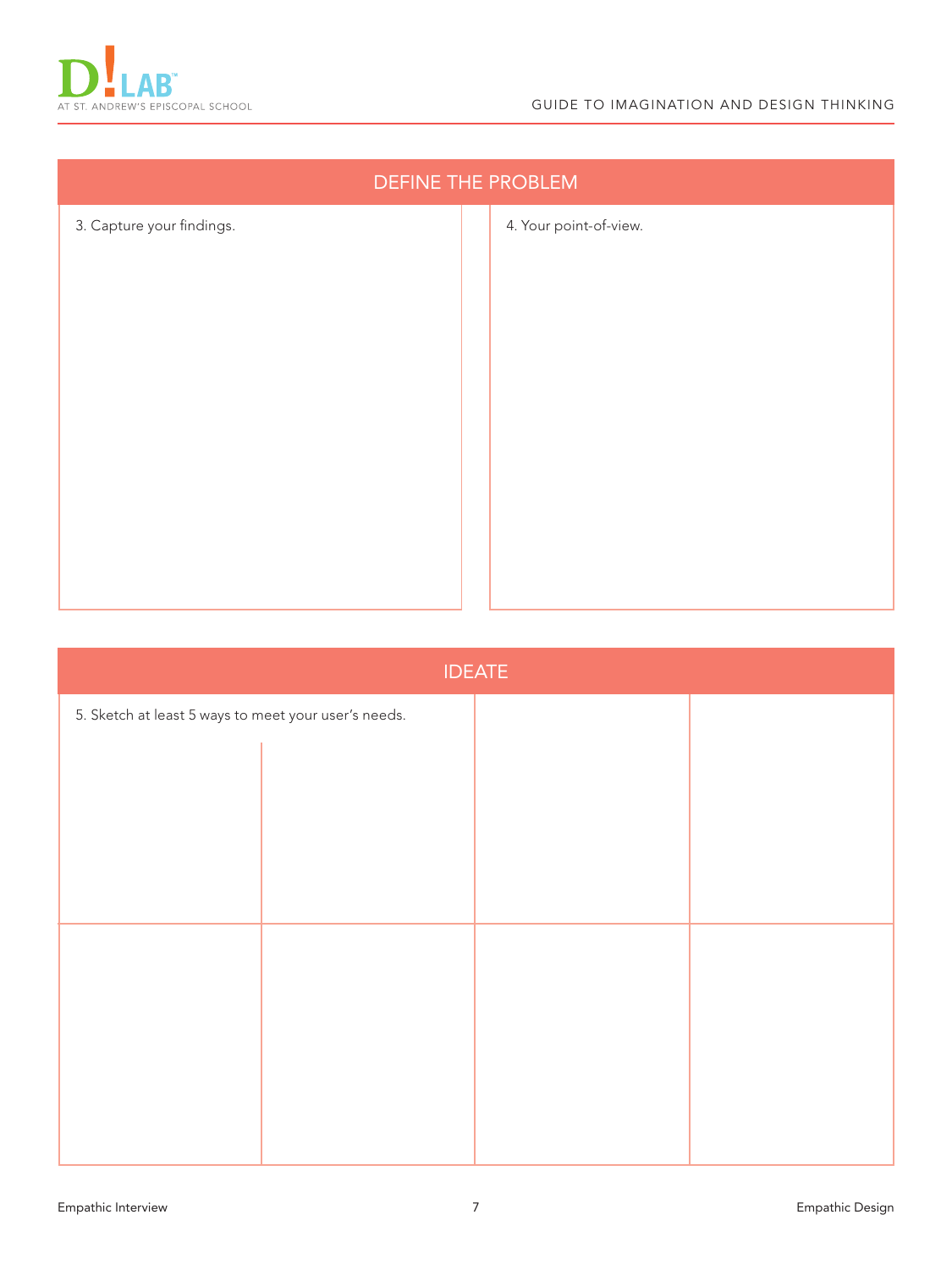

6. Share your solutions and capture feedback from others.

7. Reflect on the best solution. Make your thinking visible. Draw, label, and make a sketch!